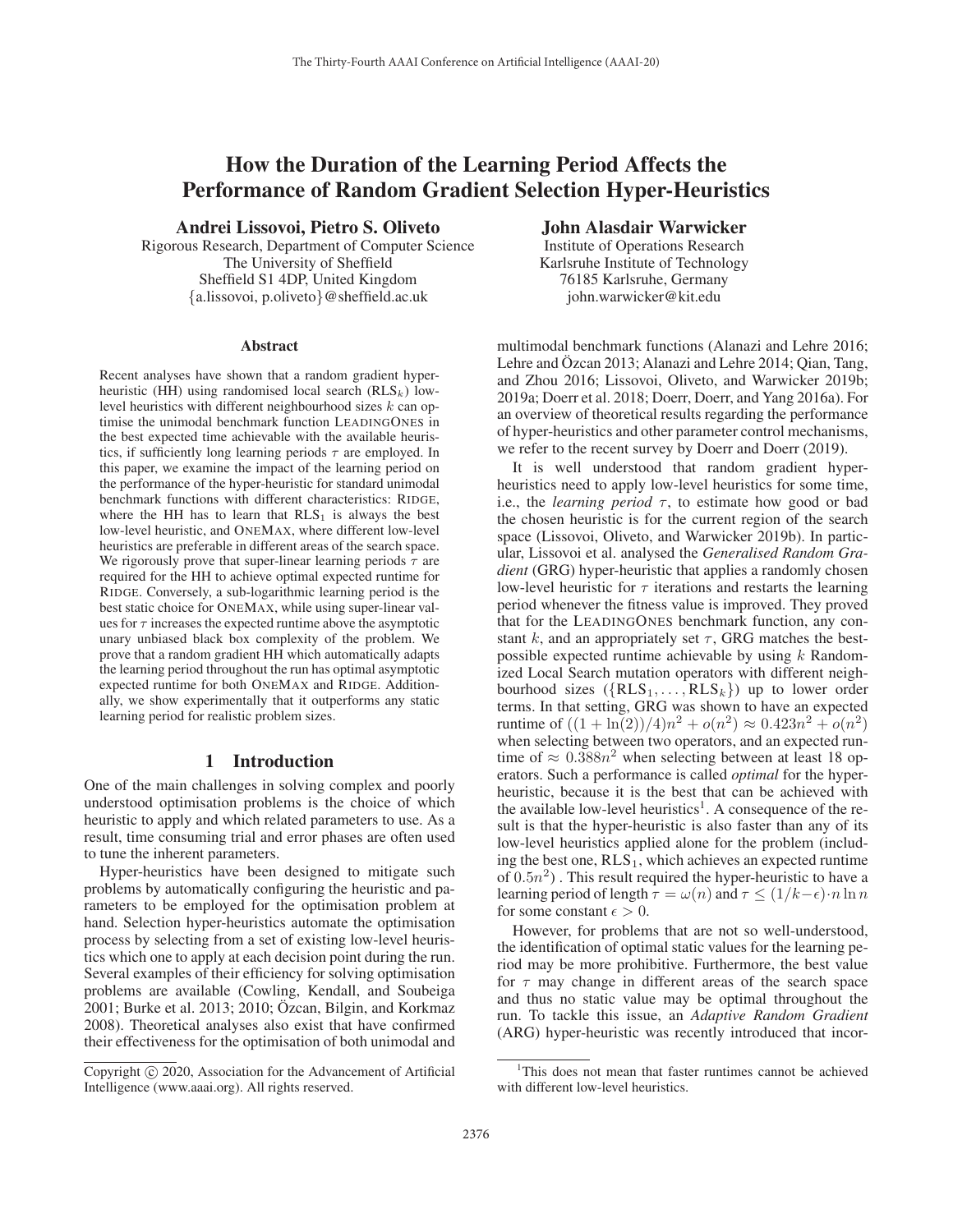porates a self-adjusting mechanism to adapt the value of  $\tau$  on the fly (Doerr et al. 2018). It was proven that ARG, when equipped with low-level heuristics that flip 1 or 2 bits with replacement (1BITFLIP and 2BITFLIP), also achieves the optimal expected runtime for LEADINGONES with these heuristics, i.e.  $((1+\ln 2)/4)n^2 + o(n^2) \approx 0.423n^2 + o(n^2)$ . Furthermore, it was shown that ARG tracks the best learning period during the run, allowing it to select the *optimal* operator (i.e., the operator with the highest probability of providing a fitness improvement) with high probability in each iteration. ARG also has a parameter,  $\sigma$ , which controls how the learning period  $\tau$  is adjusted, both by influencing the magnitude of the adjustments to  $\tau$ , and by requiring  $\sigma$  improvements to be constructed by an operator within a  $\tau$ -iteration period to re-use the operator for another  $\tau$  iterations. Theoretical results suggest that  $\sigma$  is considerably more robust than the learning period  $\tau$  for LEADINGONES (Doerr et al. 2018).

In this paper, we perform an analysis of the impact and use of the learning period on the performance of the GRG hyperheuristics. We consider two well-studied unimodal benchmark functions from the literature with considerably different characteristics. Our first aim is to understand whether *optimal performance* may be achieved also for other problems, or whether such a result is singular to LEADINGONES. Secondly, we wish to evaluate the robustness of the learning period with respect to different function characteristics (i.e., whether considerably different learning periods may be required for optimal performance on different functions). To address these two questions we consider the hyper-heuristic equipped with a low-level heuristic set of size two and analyse whether the best heuristic is used with high probability in different regions of the search space. We first consider the RIDGE function, where the improvement probabilities of the operators do not change as the search progresses. Hence, one low-level heuristic (i.e.,  $RLS_1$ ) always performs far better than the others. For the hyper-heuristic to excel, a static learning period  $\tau$  suffices as long as the best lowlevel heuristic succeeds in  $\tau$  iterations while the others fail with a sufficiently high probability. Afterwards, we consider the ONEMAX benchmark function, which is much harder for the hyper-heuristic because the success probabilities of each operator vary drastically throughout the run. Flipping many bits has a higher success probability at the beginning of the run, while flipping fewer bits becomes more advantageous as the search progresses. As a result, identifying the best static value<sup>2</sup> for the learning period is difficult as its best possible setting changes during the run.

We first analyse the impact of static values for the parameter  $\tau$ . Our first conclusion is that for different functions, the best static value for the learning period may be drastically different, even if we restrict the domain to the class of unimodal functions. In particular, GRG equipped with  $RLS<sub>1</sub>$ and any other  $RLS_k$  operator, with  $k = o(n)$ , is able to optimise RIDGE in optimal expected time, which is achieved by setting  $\tau \ge 5/2 \cdot n \log n, \tau = O\left(n^2/\log n\right)$ . On the

other hand, setting  $\tau \geq n$  is detrimental for ONEMAX, in that the expected runtime of GRG with the low-level heuristic sets  $\{RLS_1, RLS_2\}$  and  $\{RLS_1, RLS_3\}$  is asymptotically worse than that of the unary unbiased black box complexity of ONEMAX (Lehre and Witt 2012). Hence, it is asymptotically slower than  $RLS<sub>1</sub>$  used on its own (i.e.,  $n \ln n - 0.1159...n \pm o(n)$ , Witt 2014). The best setting for  $\tau$  is in fact shown to be  $\tau = o(\log n)$ , giving a performance for both sets of heuristics that is at most a constant factor worse than  $RLS<sub>1</sub>$ , yet still asymptotically optimal.

While the latter result only provides an upper bound on the expected runtime of GRG, the analysis suggests that a dynamic learning period may lead to better performance for ONEMAX (i.e., to achieve asymptotically optimal runtime,  $\tau$  should be large enough such that RLS<sub>1</sub> succeeds with high probability, yet other heuristics fail). In any case, since considerably different static values for  $\tau$  are required for the best achievable performance on the two problems, we consider ARG which adapts the learning period on the fly. We rigorously prove that ARG optimises both RIDGE and ONEMAX in optimal asymptotic expected runtime.

We complement the theoretical results with experiments for various problem sizes for ONEMAX and RIDGE. For GRG, the experiments confirm that as  $\tau$  increases, the runtime also increases. However, setting  $\tau$  to a small value is preferable to having no learning period at all, confirming the benefits of the learning period. For sufficiently large problem sizes, ARG is shown to be able to beat GRG experimentally for all tested static values of  $\tau$ . The experiments also imply that  $\sigma$  is much more robust than  $\tau$  and thus confirm that ARG is preferable in practice.

The rest of this paper is structured as follows. In the next section, we introduce the benchmark functions, the hyperheuristics and the mathematical tools we use in our analysis. The performance analysis of GRG with respect to  $\tau$  is presented in Section 3 and the performance analysis of ARG is presented in Section 4. Complementary experiments are presented in Section 5. We conclude the paper with a discussion of the presented results and avenues for future work.

Due to space constraints, this extended abstract omits many formal proofs.

# 2 Preliminaries

In this section, we introduce the unimodal benchmark functions, the selection hyper-heuristics, and the mathematical techniques considered in the rest of the paper.

### 2.1 Unimodal Benchmark Functions

The first benchmark function we consider is the standard RIDGE function (Quick, Rayward-Smith, and Smith 1998) which consists of a gradient of increasing fitness as the number of 0-bits in the bit-string increases, and a gradient of increasing fitness as the number of prefix 1-bits increases as long as the solution is of the form  $1^i 0^{n-i}$ , leading to a global optimum at  $1^n$ . optimum at  $1^n$ :

RIDGE
$$
(x) := \begin{cases} n+i & \text{if } x = 1^i 0^{n-i} \text{ for } i \in \mathbb{N}_0 \\ n - \sum_{i=1}^n x_i & \text{otherwise.} \end{cases}
$$

<sup>&</sup>lt;sup>2</sup>That is, a fixed value of  $\tau$  that, when used throughout the run, minimises the expected runtime of the hyper-heuristic.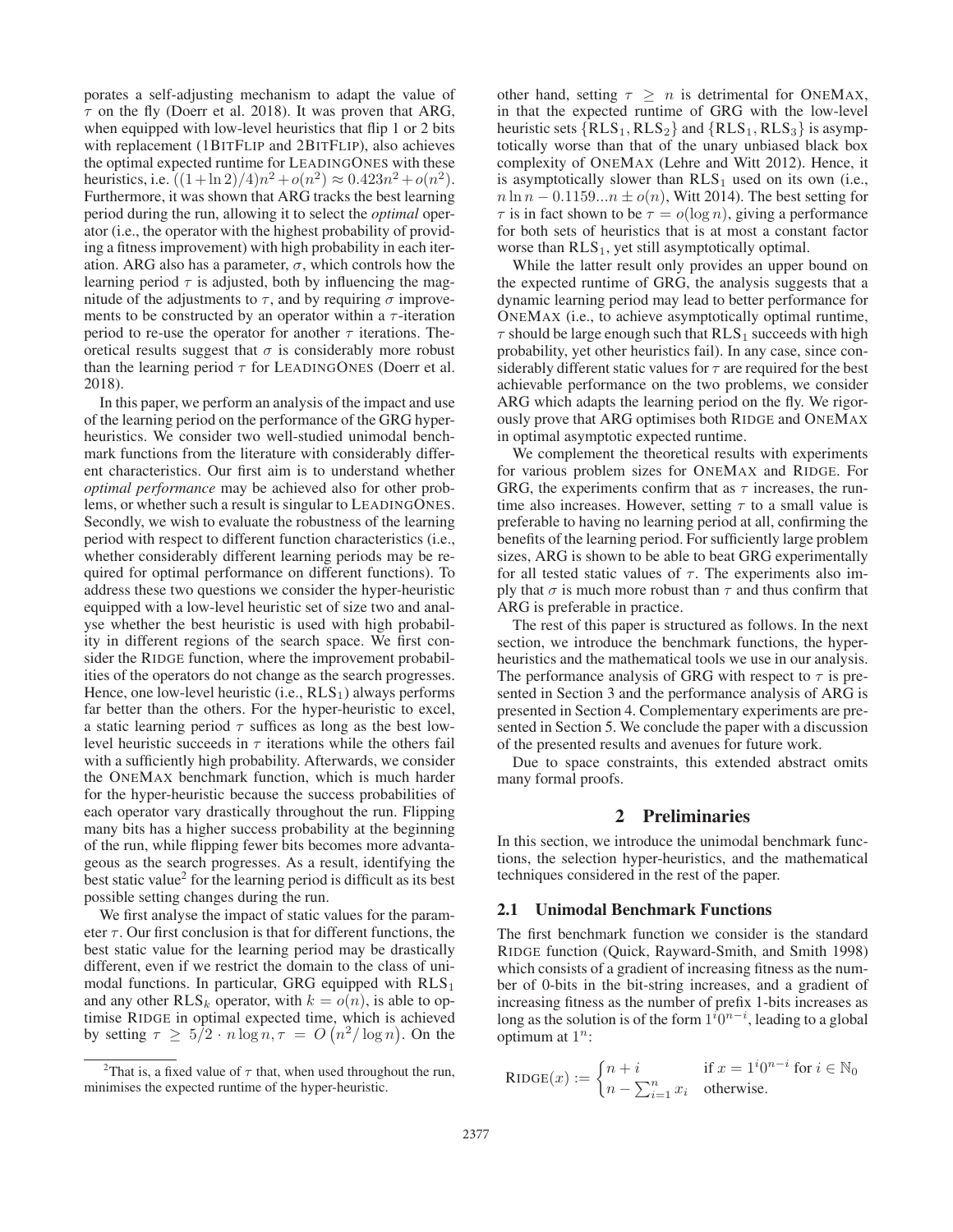Algorithm 1 Generalised Random Gradient Hyper-heuristic

|    | 1: Choose $x \in S$ uniformly at random       |
|----|-----------------------------------------------|
|    | 2: while stopping conditions not satisfied do |
| 3: | Choose $h \in H$ uniformly at random          |
| 4: | $c_t \leftarrow 0$                            |
| 5: | while $c_t < \tau$ do                         |
| 6: | $c_t \leftarrow c_t + 1; x' \leftarrow h(x)$  |
| 7: | if $f(x') > f(x)$ then                        |
| 8: | $c_t \leftarrow 0; x \leftarrow x'$           |
|    |                                               |

To isolate hyper-heuristic performance on the ridge region of the search space, we consider algorithms initialised at  $0^n$ . As a consequence, no offspring with fitness smaller than  $n$ are ever accepted, and the improvement probability of each low-level heuristic remains the same throughout almost all of the search space.

In order for a local search operator  $RLS_k$  to increase the fitness, it needs to flip exactly the first  $k$  consecutive 0-bits, an event that occurs with probability  $\Theta(n^{-k})$  when at least  $k = O(1)$  0-bits are present. Hence, RLS<sub>1</sub> is the mutation operator with the highest success probability (i.e.,  $1/n$ ) and applying this operator throughout the run yields the best expected runtime, namely  $E[T_{\text{RLS}_1}] = \sum_{i=0}^{n-1} n = n^2$ .<br>The other benchmark function we consider is On

The other benchmark function we consider is ONEMAX (OM for brevity). The goal is to minimise the Hamming distance to a hidden bit-string (i.e., the optimum). For analytical convenience, the optimum is usually set at  $1^n$ , such that  $OM(x) = \sum_{n=1}^{n} x_n$ . The function exhibits the comthat  $OM(x) = \sum_{i=1}^{n} x_i$ . The function exhibits the com-<br>mon hillclimbing property expected to appear in optimisamon hillclimbing property expected to appear in optimisation problems, i.e., that improving solutions are harder to find as the global optimum is approached. This class of functions is known to be the easiest among all functions with a unique global optimum for unary unbiased black box algorithms (Lehre and Witt 2012). Amongst these, the best is RLS<sub>1</sub>, which has an expected runtime of  $E[T_{RLS_1}]$  =  $n \ln n - 0.1159...n \pm o(n)$  (Witt 2014).

Since we initialise all algorithms at  $0<sup>n</sup>$  on RIDGE, we opt to do so also for ONEMAX. However, for ONEMAX, we expect the difference in results to be minor, as any  $RLS_k$ operator with a constant  $k \geq 1$  would be able to construct an individual with  $n/2$  1-bits in expected  $O(n)$  iterations.

#### 2.2 Selection Hyper-heuristics

Throughout the paper, we refer to the expected runtime of a hyper-heuristic that matches the leading constant in the best expected runtime that can be achieved with the given lowlevel heuristic set H as the *optimal* expected runtime.

The Generalised Random Gradient (GRG) hyperheuristic was analysed (Lissovoi, Oliveto, and Warwicker 2019b) as an extension of the classical Random Gradient hyper-heuristic (Cowling, Kendall, and Soubeiga 2001). It applies a randomly chosen low-level heuristic for a learning period of  $\tau$  iterations. As soon as the heuristic finds an improving solution, a new period of length  $\tau$  is started. If by the end of a learning period an improvement has not been found, then GRG chooses a new low-level heuristic at random. Algorithm 1 shows the pseudocode for GRG.

### Algorithm 2 Adaptive Random Gradient Hyper-Heuristic

|     | 1: $\tau \leftarrow \tau_0$                      |
|-----|--------------------------------------------------|
|     | 2: Choose $x \in S$ uniformly at random          |
|     | 3: while stopping conditions not satisfied do    |
| 4:  | Choose $h \in H$ uniformly at random             |
| 5:  | $c_t \leftarrow 0$ ; $c_s \leftarrow 0$          |
| 6:  | while $c_t < \tau$ do                            |
| 7:  | $c_t \leftarrow c_t + 1; x' \leftarrow h(x)$     |
| 8:  | if $f(x') > f(x)$ then                           |
| 9:  | $c_{s} \leftarrow c_{s} + 1$ : $x \leftarrow x'$ |
| 10: | if $c_{s} > \sigma$ then                         |
| 11: | $c_s \leftarrow 0$ ; $c_t \leftarrow 0$          |
| 12: | $\tau \leftarrow \tau \cdot F^{-1/\sigma^2}$     |
| 13: | $\tau \leftarrow \tau \cdot F^{1/\sigma}$        |
|     |                                                  |

Since the optimal value of the learning period may change throughout the search space, GRG has recently been equipped with a mechanism to automatically adapt the duration of the learning period during the run (Doerr et al. 2018). As a result, the value of  $\tau$  does not need to be manually set in advance. The resulting hyper-heuristic was named Adaptive Random Gradient (ARG), and its pseudocode is shown as Algorithm 2. The adaptive mechanism uses a  $1 - 1/\sigma$ rule, which increases the learning period ( $\tau \leftarrow \tau \cdot F^{1/\sigma}$ ) when the low-level heuristics construct fewer than  $\sigma$  fitness improvements during a learning period, while it decreases it by a smaller amount  $(\tau \leftarrow \tau \cdot F^{-1/\sigma^2})$  if they succeed at improving solution fitness at least  $\sigma$  times.

It has previously been proved that ARG with  $H =$ {1BITFLIP, 2BITFLIP}<sup>3</sup> achieves optimal expected runtime for LEADINGONES (i.e.,  $(1 + o(1)) \cdot (1 + \ln 2)/4 \cdot n^2 \approx$  $0.423n^2 + o(n^2)$ ), with  $\sigma = \Omega(\log^4 n) \cap o(\sqrt{n/\log n})$  (Doerr et al. 2018) err et al. 2018).

# 2.3 Mathematical Analysis Tools

The following drift analysis theorems are often used to bound the expected runtime of a randomised search heuristic by considering its drift (i.e, the expected decrease in distance from the optimum in each step). We use the Hamming distance as a measure of distance to the optimum and write  $\Delta(i) = E(X^{(t)} - X^{(t+1)}) | X^{(t)} = n - i$  to refer to the drift conditioned on the parent solution having a Hamming distance of  $n - i$  to the optimum.

The following additive drift theorem provides bounds on the expected runtime given bounds on the drift which hold throughout the process.

Theorem 1. *[Additive Drift Theorem (He and Yao 2001)]* Let  $\{X^{(t)}\}_{t\geq0}$  be a sequence of random variables over a *finite set of states*  $S \in \mathbb{R}^+$  *and let* T *be the random variable*<br>*that danates the first point in time for which*  $Y^{(t)} = 0$  *H that denotes the first point in time for which*  $X^{(t)} = 0$ *. If there exist*  $\delta_u \geq \delta_l > 0$  *such that for all*  $t \geq 0$  *we have* 

 $\delta_u \ge E(X^{(t)} - X^{(t+1)} | X^{(t)}) \ge \delta_l,$ 

<sup>&</sup>lt;sup>3</sup>Unlike RLS<sub>2</sub>, 2BITFLIP heuristic flips two bits chosen uniformly at random *with* replacement.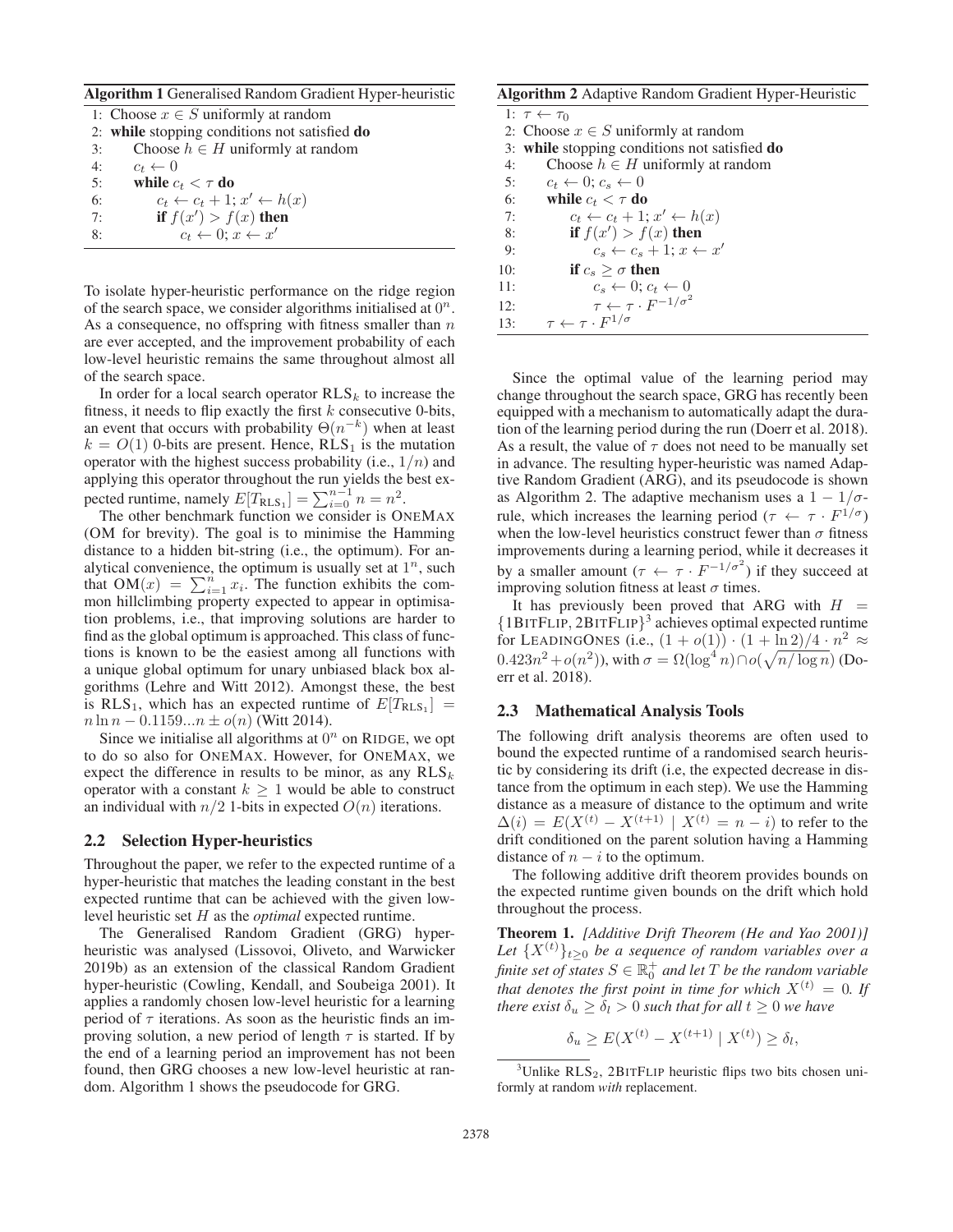*then the expected optimisation time satisfies*

$$
E(X^{(0)})/\delta_u \le E(T) \le E(X^{(0)})/\delta_l.
$$

If the drift changes considerably throughout the process, then the variable drift theorem may provide sharper upper bounds on the expected runtime.

Theorem 2. *[Variable Drift Theorem (Johannsen 2010)]* Let  $\{X^{(t)}\}_{t\geq0}$  *be a sequence of random variables over some state space*  $S \in \{0\} \cup [x_{\min}, x_{\max}]$ *, where*  $x_{\min} > 0$ *.* Let  $h(x)$  be an integrable, monotone increasing function *on*  $[x_{\min}, x_{\max}]$  *such that*  $E(X^{(t)} - X^{(t+1)} | X^{(t)} \geq$  $(x_{\min}) \geq h(X^{(t)})$ . Then it holds for the first hitting time  $T := \min_{t} f_t + \mathbf{Y}^{(t)} = 0$ , that  $T := \min\{t \mid X^{(t)} = 0\}$  that,

$$
E(T \mid X^{(0)}) \le \frac{x_{\min}}{h(x_{\min})} + \int_{x_{\min}}^{X^{(0)}} \frac{1}{h(x)} dx.
$$

# 3 Static Learning Periods

In this section, we identify the optimal static learning periods for the Generalised Random Gradient (GRG) hyperheuristic for RIDGE and for ONEMAX, when it is equipped with two low-level heuristics. In Subsection 3.1, we prove that for RIDGE, the optimal value for  $\tau$  is super-linear, leading to the optimal expected runtime. In Subsection 3.2, we show that for ONEMAX, such a value for the learning period leads to an expected runtime that is asymptotically worse than that of one of its low level heuristics (i.e.,  $RLS<sub>1</sub>$ ). On the other hand, setting the learning period to  $\tau = o(\log n)$ leads to optimal asymptotic expected runtime.

### 3.1 RIDGE

In this subsection we consider GRG with the low-level heuristic set  $H = \{RLS_1, RLS_k\}$  where  $k = o(n)$ .

We first show that if the learning period of GRG is too short, then neither low-level heuristic is able to succeed reliably and the hyper-heuristic devolves to simply using both heuristics uniformly at random.

Theorem 3. Starting at  $0<sup>n</sup>$ , the expected runtime of the Gen*eralised Random Gradient hyper-heuristic for* RIDGE *with*  $H = \{ RLS_1, RLS_k \}$   $(k \geq 2, k = o(n)$ *) and*  $\tau = o(n)$  *is*  $(1 \pm o(1)) \cdot 2n^2$ .

In Theorem 4, we prove that if the learning period of GRG is set sufficiently high, yet not excessively so, then the hyper-heuristic can learn to use  $RLS<sub>1</sub>$  in each iteration with high probability and thus has optimal expected runtime for RIDGE up to lower order terms. Intuitively, the proof exploits that while  $RLS_k$  usually fails after being chosen,  $RLS<sub>1</sub>$  can usually succeed multiple times before failing, and is thus used much more often.

Theorem 4. *Starting at*  $0<sup>n</sup>$ *, the expected runtime of the Generalised Random Gradient hyper-heuristic for* RIDGE *with*  $H = \{RLS_1, RLS_k\}$  *and*  $\tau \geq (1 + \epsilon)n \ln n$ ,  $\tau =$  $O(n^2/\log n)$  is  $(1 + o(1)) \cdot n^2$  for any  $k = o(n)$  and any<br>constant  $\epsilon > 0$ *constant*  $\epsilon > 0$ *.* 

# 3.2 ONEMAX

In this subsection, we consider GRG using  $H =$  $\{RLS_1, RLS_3\}$ , i.e., the two best low-level heuristics for ONEMAX<sup>4</sup>. In Theorem 5, we prove that if  $\tau$  is too large, then the suboptimal operator is used too often, leading to poor performance.

**Theorem 5.** *Starting at*  $0^n$ *, the expected runtime of the Generalised Random Gradient hyper-heuristic for*  $\overline{O}(\overline{n \sqrt{n}}/(\sqrt{\log n})) = \sqrt{n \log n}$ <br>  $\overline{O}(n\sqrt{n}/(\sqrt{\log n})) = \sqrt{n \log n}$  $\Omega(n\sqrt{n}/(\sqrt{\log n})) = \omega(n\log n).$ 

*Proof.* The probability of a fitness improvement (of any amount) of  $RLS<sub>3</sub>$  in one iteration for ONEMAX, at the state  $OM(x) = i$ , denoted  $p_3(i)$ , is (Doerr, Doerr, and Yang 2016b, Section 4.1),

$$
p_3(i) = \frac{(n-i)(n-i-1)(n-i-2+3 \cdot i)}{n(n-1)(n-2)}.
$$

This is a monotonically decreasing function with respect to i (as  $p_3(0) = p_3(1) = 1$  and  $\frac{dp_3(i)}{di} \le 0$  for  $1 \le i \le n-1$ ) As the algorithm progresses towards the  $i \leq n - 1$ ). As the algorithm progresses towards the global optimum, it is harder for the heuristics (including  $RLS<sub>3</sub>$ ) to find improving solutions and the probability of finding an improvement decreases. Hence, the probability of improvement of RLS<sub>3</sub> at OM( $x$ ) =  $n - \sqrt{n \ln n}$  (i.e.,  $\frac{\sqrt{n \ln n}(\sqrt{n \ln n} - 1)(3n - 2\sqrt{n \ln n} - 2)}{n(n-1)(n-2)} \ge 5/2 \cdot \frac{\ln n}{n}$ ) gives a lower bound on the probability of improvement of  $RLS_3$  when<br> $OM(x) \leq x$  and  $\overline{Q_1}$  are realished in that  $DLS_4$  fails bound on the probability of improvement of KLS<sub>3</sub> when<br>  $OM(x) \leq n - \sqrt{n \ln n}$ . The probability that RLS<sub>3</sub> fails<br>
to find an improvement within  $\tau > n$  iterations while to find an improvement within  $\tau \geq n$  iterations while OM(x)  $\leq n - \sqrt{n \ln n}$  is at most

$$
(1 - p_3(i))^{\tau} \le \left(1 - \frac{5\ln n}{2n}\right)^n \le \left(1 - \frac{5\ln n}{2n}\right)^{\frac{2n}{5\ln n} \cdot \frac{5\ln n}{2}}
$$

$$
\le \exp(-(5/2)\ln n) = n^{-5/2}.
$$

Let  $G$  be the event that the time between improvements constructed by  $RLS_3$  is below  $\tau$  until a solution with fitness constructed by KLS<sub>3</sub> is below  $\tau$  until a solution with hiness<br>of at most  $n - \sqrt{n \ln n}$  is constructed. Equivalently, G is the<br>event that RLS<sub>2</sub> once picked does not fail before reaching a event that  $RLS<sub>3</sub>$ , once picked, does not fail before reaching a fitness of at least  $n - \sqrt{n \ln n}$ . In the worst case, this requires<br>RI S<sub>0</sub> to succeed in at most  $n - \sqrt{n \ln n}$  consecutive periods nthess of at least  $n - \sqrt{n} \ln n$ . In the worst case, this requires<br>RLS<sub>3</sub> to succeed in at most  $n - \sqrt{n} \ln n$  consecutive periods<br>of  $\tau$  iterations, and thus of  $\tau$  iterations, and thus

$$
P(G) \ge (1 - n^{-5/2})^{n - \sqrt{n \ln n}} > 1 - n^{-3/2} = 1 - o(1).
$$

If only  $RLS_3$  is used, we can bound the expected time  $T'$ It only  $KLS_3$  is used, we can bound the expected time T<br>to reach a fitness of  $OM(x) = n - \sqrt{n \ln n}$  using the lower<br>bound variant of the variable drift theorem (Doerr. Fouz. and bound variant of the variable drift theorem (Doerr, Fouz, and Witt 2011, Theorem 7). Let  $X^{(t)} = \max\{0, n - OM(x) - \}$  $\overline{n \ln n}$  and let  $c(X^{(t)}) = X^{(t)} - 3$ . The drift in one step of RLS<sub>3</sub> for OM is  $h(c(X^{(t)})) = \frac{3(n-i)(n-i-1)}{n(n-1)}$  per (Doerr, Doerr, and Yang 2016b). Let  $x_{\min} = 1$ . Hence,  $X^{(0)} =$ 

<sup>&</sup>lt;sup>4</sup>This pair of heuristics, when applied optimally, has a smaller expected runtime than any other  $\{RLS_a, RLS_b\}$  pair.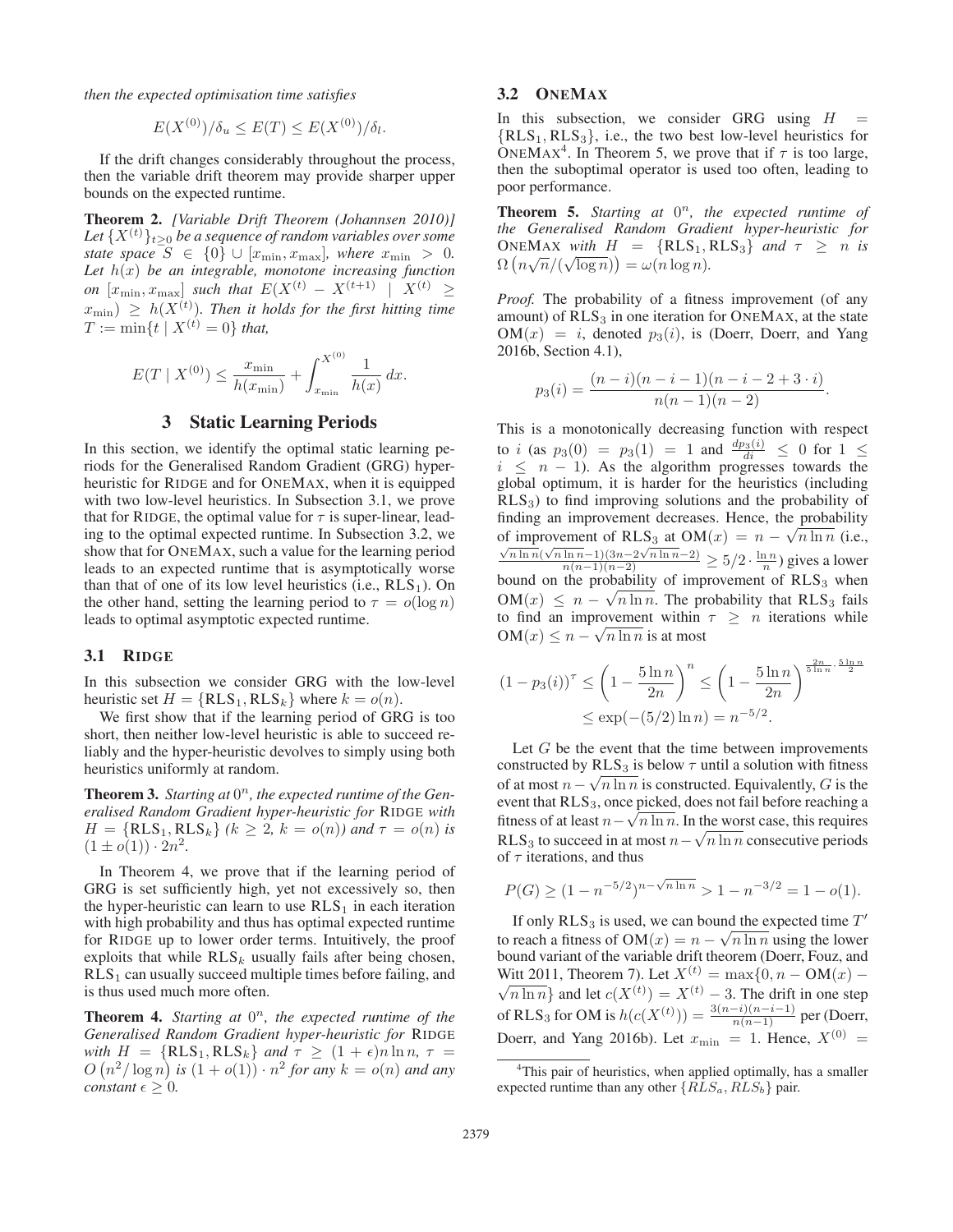$n - \sqrt{n \ln n}$  and  $h(x_{\min}) = \Theta(\sqrt{n \log n}/n^2)$  and,

$$
E(T') \ge \Omega\left(\frac{n^2}{\sqrt{n\log n}}\right) + \int_1^{n-\sqrt{n\ln n}} \frac{1}{h(X^{(t)})} dX^{(t)}
$$
  
=  $\Omega\left(\frac{n^2}{\sqrt{n\log n}}\right) + \int_0^{n-\sqrt{n\ln n}-1} \frac{n(n-1)}{3(n-i)(n-i-1)} di$   
=  $\Omega\left(n\sqrt{n}/\sqrt{\log n}\right)$ .

Additionally, a matching upper bound can be obtained by applying Theorem 2:

$$
E(T') \leq \frac{x_{\min}}{h(x_{\min})} + \int_{1}^{n-\sqrt{n\ln n}} \frac{1}{h(x)} dx
$$
  
\n
$$
\leq O\left(\frac{n\sqrt{n}}{\sqrt{\log n}}\right) + \int_{0}^{n-\sqrt{n\ln n}-1} \frac{n(n-1)}{3(n-i)(n-i-1)} dt
$$
  
\n
$$
\leq O\left(\frac{n\sqrt{n}}{\sqrt{\log n}}\right) + \frac{1}{3} \frac{n\sqrt{n}}{\sqrt{\ln n}} = O\left(\frac{n\sqrt{n}}{\sqrt{\log n}}\right).
$$

We apply the law of total expectation to obtain a bound on the expected time for  $RLS_3$  to reach a fitness of  $n - \sqrt{2 \ln n}$  and itingal on the spectral contraction (i.e., n.p. N.S.  $\sqrt{n \ln n}$  conditional on the event G occurring (i.e. on RLS<sub>3</sub> not failing before reaching the required fitness):

$$
E(T') = E(T' | G)P(G) + E(T' | \neg G)P(\neg G), \Leftrightarrow
$$
  
\n
$$
E(T' | G) = (E(T') - E(T' | \neg G)P(\neg G)) / P(G)
$$
  
\n
$$
\geq E(T') - E(T' | \neg G)P(\neg G)
$$
  
\n
$$
\geq E(T') - (\tau + E(T'))P(\neg G) = \Omega(E(T')),
$$

as  $E(T') = \Omega \left( \frac{n\sqrt{n}}{\sqrt{\log n}} \right)$  $\binom{1}{2}$ ,  $P(\neg G) \leq n^{-3/2}$  already for  $\tau = n$ , and  $E(T^{\dagger} \mid \neg G) \leq \tau + E(T^{\prime})$  (i.e., adding  $\tau$  it-<br>erations where no progress is made satisfies the gap requireerations where no progress is made satisfies the gap requirement of  $\neg G$ , allowing the rest of the optimisation to proceed without any additional constraints on when improvements can occur).

As  $RLS<sub>3</sub>$  is selected initially with probability 1/2, the expected runtime of GRG with  $\tau \geq n$  for ONEMAX is at least,

$$
E(T) \ge 1/2 \cdot P(G) \cdot E(T' \mid G) = \Omega\left(\frac{n\sqrt{n}}{\sqrt{\log n}}\right),\,
$$

by the law of total expectation.

An equivalent result for  $H = \{RLS_1, RLS_2\}$  can be obtained by following the same proof strategy.

We now analyse the expected runtime of GRG when  $\tau$  is sub-linear. In this setting, both operators fail reliably once the hyper-heuristic reaches the difficult portion of the search space, and the frequent failures produce an almost even split between using the two low-level heuristics.

Theorem 6. Starting at  $0<sup>n</sup>$ , the expected runtime of the Gen*eralised Random Gradient hyper-heuristic for* ONEMAX *with*  $H = \{RLS_1, RLS_3\}$  *and*  $\tau = o(n), \tau > 0$  *is at most*  $(1 + o(1)) \cdot (6\tau n + 2n \ln n)$ .

An equivalent result for  $H = \{RLS_1, RLS_2\}$  can be obtained by following the same proof strategy.

Furthermore, if an operator is chosen at random in *every* iteration (akin to setting  $\tau = 0$ ), the expected runtime is

 $(1+o(1))\cdot 2n \ln n$  by an application of the variable drift theorem. Using short learning periods, i.e.  $\tau = o(\log n)$ , minimises the leading term in the upper bound of Theorem 6. In Section 5, empirical results show that short learning periods of more than 1 iteration are beneficial in practice.

# 4 Adaptive Learning Periods

In the previous section, we proved that considerably different static values for  $\tau$  are required for the best achievable performance on the two considered benchmark functions. In this section, we study whether the Adaptive Random Gradient (ARG) hyper-heuristic achieves optimal asymptotic expected performance for both problems. For our purposes, we consider ARG equipped with the two individually best low-level heuristics for each problem. In this setting, we have provided contrasting results for both problems for each range of the learning period  $\tau$ . We prove that optimal performance up to the leading constant in the expected runtime is achieved for RIDGE, and asymptotically optimal performance is achieved for ONEMAX.

### 4.1 RIDGE

As before, we begin the analysis of the impact of adaptive learning periods for RIDGE. The behaviour of ARG on RIDGE is substantially similar to its behaviour on LEADINGONES, which has been analysed previously (Doerr et al. 2018). Throughout the entire optimisation process, the optimal and non-optimal operators have sufficiently different probabilities of producing an improvement to be distinguished by ARG's learning mechanism, and the optimal operator has the highest probability of producing an improvement. For RIDGE, the analysis of Doerr et al. can be simplified somewhat as the probability of  $RLS_k$  producing an improvement does not change until fewer than  $k$  0-bits remain in the solution, and so the optimal operator does not change throughout the run. The absence of free-rider bits, causing improvements by  $RLS<sub>1</sub>$  to always increase fitness by 1 and improvements by  $RLS_k$  to always increase fitness by  $k$ , does not compensate sufficiently for the much lower improvement probability of  $RLS_k$ . By making minor adaptations to the analysis of ARG for LEADINGONES, we can achieve an equivalent result for RIDGE. We remark that using  $H = \{RLS_1, RLS_2\}$  allows us to directly reuse some analysis of this heuristic set on the LEADINGONES problem (Doerr et al. 2018), but we do expect that substantially similar bounds can be made for  $H = \{RLS_1, RLS_k\}$  for any  $k = O(1)$ , as well as for larger sets H.

Theorem 7. *The expected runtime of the Adaptive Random Gradient hyper-heuristic for* RIDGE *with* <sup>H</sup> =  $\{RLS_1, RLS_2\}, F = 1.5, \tau_0 = 1, \text{ and } \sigma = \Omega(\log^4 n) \cap$ <br> $\Omega(\sqrt{n/\log n})$  when initialized at  $x_i = 0^n$  is  $(1 + o(1)) \cdot n^2$  $o(\sqrt{n/\log n})$ , when initialised at  $x_0 = 0^n$  is  $(1+o(1)) \cdot n^2$ .

## 4.2 ONEMAX

Theorem 8 shows that ARG optimises ONEMAX in the optimal asymptotic expected runtime achievable by unary unbiased black box heuristics (including its low level heuristics).

**Theorem 8.** *Starting at*  $0^n$ *, the expected runtime of the Adaptive Random Gradient hyper-heuristic for* ONEMAX

 $\Box$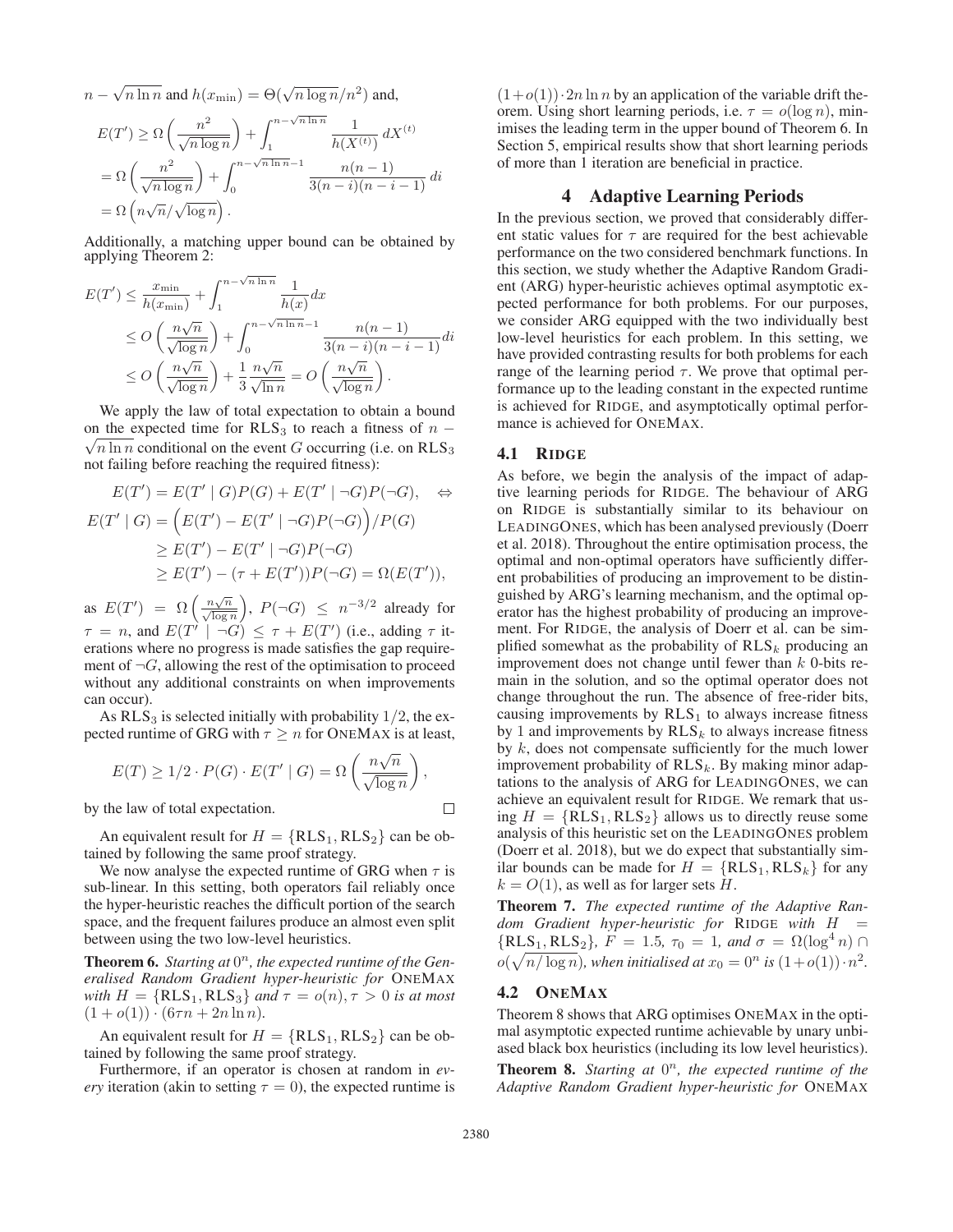with  $H = \{RLS_1, RLS_3\}$ , for  $\tau_0 = 1$ ,  $\sigma \in \Omega \left( (\log n)^{3/4} \right) \cap$ <br> $\alpha$ (log n) and  $F = 1 + \frac{1}{2}$  is  $F[T_{1,2} - 1] = O(n \log n)$  $o(\log n)$  *and*  $F = 1 + \frac{1}{\sqrt{\ln n}}$ , *is*  $E[T_{\text{ARG}}] = O(n \log n)$ .

The statement of Theorem 8 requires  $\sigma \in \Omega((\log n)^{3/4})\cap$  $o(\log n)$ . While this is a narrow range of values to select from, this is necessary only for the proof to hold. The experimental results presented in Section 5 suggest that the parameter  $\sigma$  is a lot more robust in practice, since a wide range of  $\sigma$  values lead to a performance for ONEMAX that is better than most naïve choices of static  $\tau$  (e.g.,  $\tau = 1$  or  $\tau = n$ ), while the best  $\sigma$  outperforms the best  $\tau$  for sufficiently large problem sizes (i.e.,  $n \geq 10^5$ ). For technical reasons, our result requires that  $F$  decreases toward 1 as the problem size  $n$ increases; experimental results presented in Section 5 show that the standard choice of  $F = 1.5$ , as suggested by (Doerr, Doerr, and Ebel 2015) and used in Theorem 7 for RIDGE, works even better in practice.

We now present an outline of the proof of Theorem 8, which follows a similar structure to the proof of Theorem 3.1 in (Doerr et al. 2018).

We call a period of at most  $\tau$  iterations in which a mutation operator produces  $\sigma$  ONEMAX improvements by mutation a *successful phase* and call a period of  $\tau$  iterations in which a mutation operator produces less than  $\sigma$  ONEMAX improvements a *failed phase*. We bound  $T_{\text{ARG}} = T_{\text{R}} + T_{\text{S}} + T_{\text{S}}$  $T_{\text{NS}} + T_{\text{F}}$  by bounding each of the four components:

- $T_{\rm R}$ , the number of iterations spent taken until the candidate solution has a fitness of at least  $OM(x)=3n/4$  for the first time.
- $T<sub>S</sub>$ , the number of iterations spent in successful phases applying RLS<sub>1</sub> when OM(x)  $\geq 3n/4$ ,
- $T_{\text{NS}}$ , the number of iterations spent in successful phases applying RLS<sub>3</sub> when OM $(x) \geq 3n/4$ .
- $T_F$ , the number of iterations spent in failed phases when  $OM(x) \geq 3n/4.$

To prove the theorem, we will bound  $E[T_S] \leq E[T_{RLS_1}] =$  $n \ln(n) \pm O(n)$  and show that the expected values of the other contributing terms are at most  $O(n \log n)$ .

Firstly, we prove that  $E[T_R] = O(n)$  in Lemma 9.

Lemma 9. *The expected time for the Adaptive Random Gradient hyper-heuristic with*  $H = \{RLS_1, RLS_3\}$  *to reach a fitness value of*  $\text{ONEMAX}(x) \geq 3n/4$  *is*  $O(n)$ *.* 

We then define a threshold  $\tau_{\text{max}}(i)$ , which the learning period  $\tau$  with high probability does not exceed while the solution contains *i* 1-bits:

$$
\tau_{\max}(i) := \frac{3}{2} \cdot \sigma \cdot \frac{1}{p_{\text{opt}}(i)} = \frac{3}{2} \cdot \sigma \cdot \frac{n}{n-i}
$$

where  $p_{opt}(i)$  is the improvement probability of the  $RLS_1$ operator at the state OM $(x) = i$ . To bound  $E[T_{\text{NS}}]$  and  $E[T_F]$ , we will prove the following:

- 1. While OM(x)  $\geq 3n/4$ , and  $\tau < \tau_{\text{max}}(i)$ , RLS<sub>3</sub> fails a phase with probability  $1 - \exp(-\Omega(\sigma))$  (Lemma 10).
- 2. With high probability,  $\tau$  remains below  $\tau_{\text{max}}(i)$  throughout the optimisation process (Lemma 11).



Figure 1: The runtime of Generalised Random Gradient for ONEMAX, with  $H = \{RLS_1, RLS_3\}$ , as  $\tau$  increases through constant values, for three different problem sizes.

Lemma 10. *Consider a run of Adaptive Random Gradient for* ONEMAX, with  $H = \{RLS_1, RLS_3\}$ . While  $\text{ONEMAX}(x) = i \geq 3n/4 \text{ and } \tau < \tau_{\text{max}}(i)$ , RLS<sub>3</sub> pro*duces at least* σ *improvements within* τ *iterations with probability at most*  $\exp(-\Theta(\sigma))$ .

**Lemma 11.** With probability at least  $1 - n^{-c'}$  for any  $c' > 0$ ,<br>Adaptive Random Gradient with  $H = \{RLS_1, RLS_2\}$  finds *Adaptive Random Gradient with*  $H = \{RLS_1, RLS_3\}$  *finds the global optimum before*  $\tau \geq \tau_{\text{max}}(i)$  *occurs, where i is the* ONEMAX *value of the ancestor individual in any given iteration.*

We can now bound  $E[T_{\text{NS}}]$  (Lemma 12) and  $E[T_{\text{F}}]$ (Lemma 13), conditioned on the event that  $\tau < \tau_{\text{max}}(i)$ holds throughout the optimisation process (i.e.,  $L_4$  holds).

**Lemma 12.** *While*  $\tau < \tau_{\text{max}}(i)$  *and* ONEMAX $(x) \geq 3n/4$ *, the expected number of iterations Adaptive Random Gradient with*  $H = \{RLS_1, RLS_3\}$  *spends in successful phases when applying*  $RLS_3$  *is*  $o(n \log n)$ *.* 

**Lemma 13.** *While*  $\tau < \tau_{\text{max}}(i)$  *and* ONEMAX $(x) \geq 3n/4$ *, the expected number of iterations Adaptive Random Gradient with*  $H = {RLS_1, RLS_3}$  *spends in failed phases is*  $O(n \log n)$ .

Finally, we present an unconditional bound on the expected runtime of ARG for ONEMAX (i.e.,  $\tau \geq \tau_{\text{max}}(i)$ might occur at some point throughout the optimisation process). The proof of the following lemma largely matches a similar result for LEADINGONES (Doerr et al. 2018, Lemma 3.3), while the prerequisite lemmata also hold.

Lemma 14. *Consider a run of Adaptive Random Gradient with*  $H = \{RLS_1, RLS_3\}$ , *started with an arbitrary initial search point* x *and an arbitrary initial period length*  $\tau_0$  < n3*, for* ONEMAX*. Let* T *be the number of fitness evaluations performed up to the point when for the first time the optimal solution is evaluated. Then*  $E[T] = O(\sigma n^3)$ *.* 

Theorem 8 is proved by combining these results.

## 5 Experimental Analysis

We complement our theoretical results with an experimental analysis which fills in some gaps left open by the theorems.

,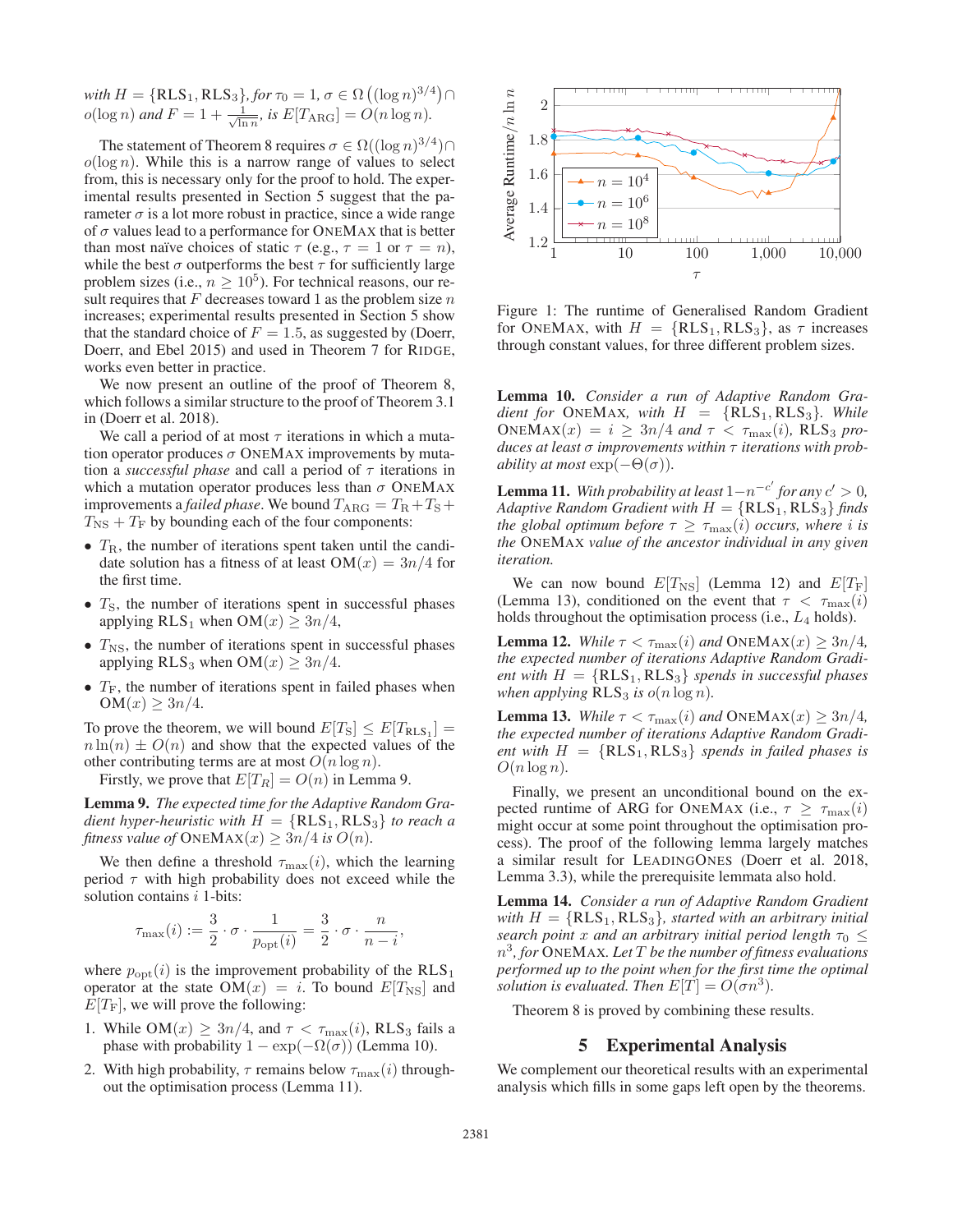

Figure 2: The runtime of Generalised Random Gradient for ONEMAX, with  $H = \{RLS_1, RLS_3\}$ , as  $\tau$  increases through linear values, for three different problem sizes.



Figure 3: The runtime of Adaptive Random Gradient with  $H = {RLS_1, RLS_3}$  for ONEMAX, for various problem sizes *n* and parameter values  $\sigma$ , with contour values showing the average observed runtime over 1000 runs divided by  $n \ln n$ . Several strategies for setting  $\sigma$  depending on n are shown as line plots.

Figures 1 and 2 show the runtime of GRG (initialised at  $0^n$ ) for ONEMAX with various values of  $\tau$  fixed throughout the run, averaged over 500 runs for each  $\tau$  value. The most significant term in the theoretical upper bound on the runtime presented in Theorem 6 is minimised by choosing  $\tau = o(\log n)$ , and the experiments confirm that short, but increasing with respect to  $n$ , static learning periods produce the best results: using e.g.  $\tau = 2500$  results in an average runtime of  $1.589n \ln n$  for  $n = 10^6$ , while  $\tau = 1$  resulted in an average runtime of  $1.820n \ln n$ . While the average runtimes approach our theoretical upper bound, it is unclear whether the leading constant in this bound is tight.

ARG is able to adapt the learning period  $\tau$  during the run, with the adaptation speed determined by the parameter  $\sigma$ . Our theorem for RIDGE holds for larger  $\sigma$  intervals than those required for our proof for ONEMAX to hold. While the following sets of experiments confirm that the best parameter values for each problem are those given by our theorems already for small problem sizes, they also show that



Figure 4: The runtime of Adaptive Random Gradient with  $H = \{RLS_1, RLS_2\}$  for RIDGE, for various problem sizes n and parameter values  $\sigma$ , with contour values showing the average observed runtime over 1000 runs divided by  $n^2$ . Several strategies for setting  $\sigma$  depending on n are shown as line plots.

ARG performs extremely well for both problems for all the considered values for  $\sigma$ .

Figure 3 shows the average runtime of ARG (initialised at  $0^n$ ) for ONEMAX for various problem sizes and choices of  $\sigma$  (using  $F = 1.5$  for which our theory for RIDGE holds, which performs slightly better for ONEMAX than the value of  $F = 1 + 1/\sqrt{\ln n}$  used by Theorem 8), as well as curves showing the boundaries of the policies suggested by our theshowing the boundaries of the policies suggested by our theoretical results for setting  $\sigma$  (with leading constants chosen to achieve  $\sigma = 4$  at  $n = 10^3$ ).

The parameter  $\sigma$  is quite robust: the observed average runtime of ARG for ONEMAX remains below  $1.86n \ln n$  for all considered values of n and  $\sigma$ . The optimal choice of  $\sigma$  outperforms the best static choice of  $\tau$ , while for large enough n, any tested value of  $\sigma$  outperforms the best static choice of  $\tau$ : thus, even if  $\sigma$  is chosen based on what is optimal on RIDGE, ARG still outperforms the optimal static choice of  $\tau$  for ONEMAX.

Figure 4 shows the performance of ARG on the RIDGE problem when using the two best-performing low-level heuristics. ARG is able to adapt the learning period  $\tau$  adequately during the run, achieving leading constants in the runtime that are extremely close to the optimal (i.e., 1) for all tested values of  $\sigma$ . In particular, ARG also achieves closeto-optimal performance for RIDGE when  $\sigma$  is set to values which have the best performance for ONEMAX.

### 6 Conclusion

In this paper, we analysed the impact of the learning period  $\tau$  on the performance of a random gradient hyperheuristic equipped with two low-level heuristics. Two unimodal functions with different characteristics, i.e., RIDGE and ONEMAX, were considered for the analysis.

We first considered static values of  $\tau$ . We rigorously proved that while super-linear values of  $\tau$  lead to expected optimal performance of the Generalised Random Gradient